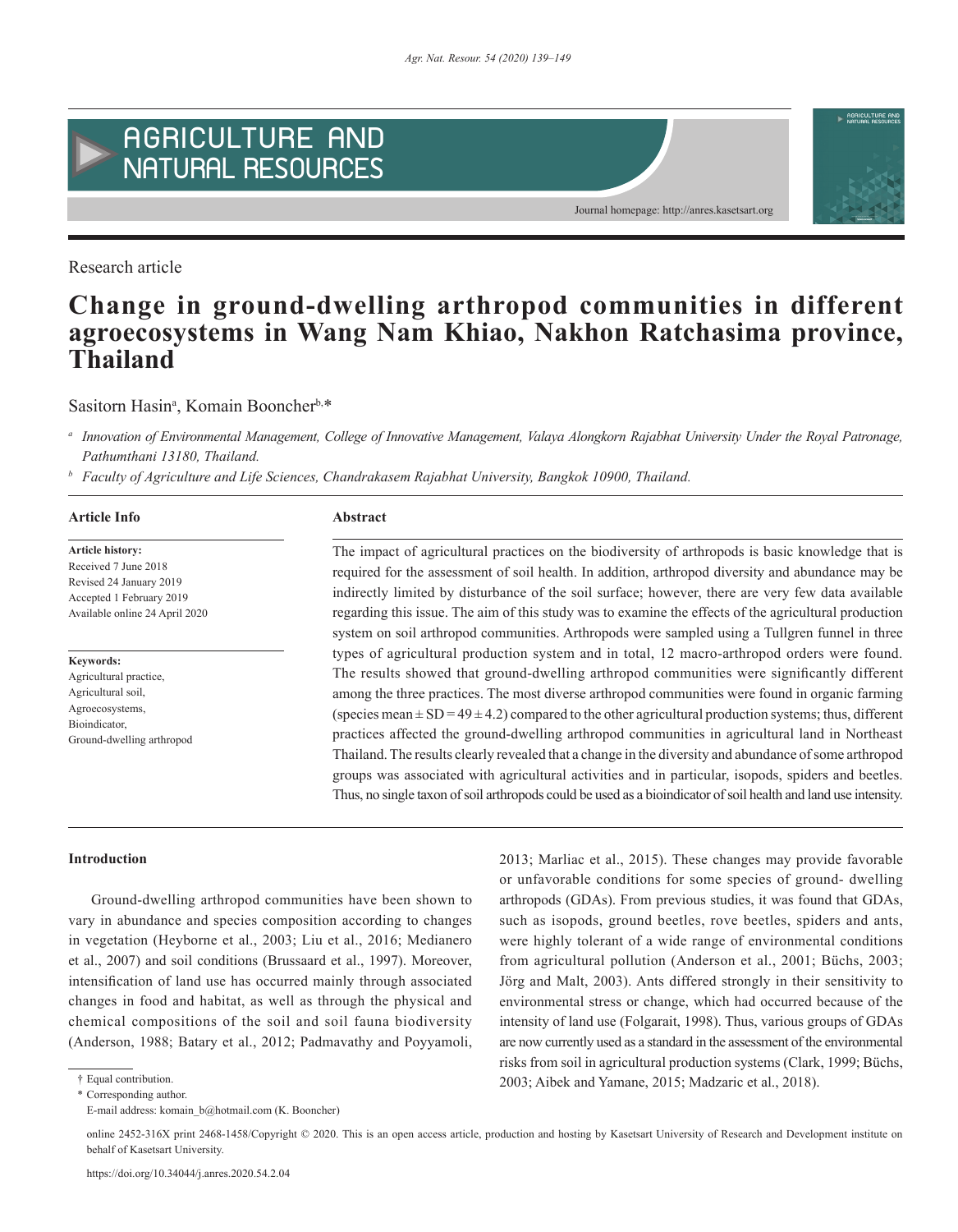The commonest consequence of converting tropical forests for agricultural purposes is the mosaic of fragments of vegetation, which are managed by differences in agricultural production systems, such as chemical usage, organic farming and good agriculture practices (Clark, 1999). The intensification of land use of the natural habitat could result in the loss of or changes in species and composition of animals in different groups including the arthropods (Folgarait, 1998; Büchs, 2003; Jörg and Malt, 2003; Aibek and Yamane, 2015; Bharti et al., 2016; Rivers, et al., 2018). Thus, it is necessary to understand the effects of land use intensification occurring in agricultural soils, which correlate to soil health in terms of changes in the soil chemical composition and in the food and habitat of GDAs. It is further important to examine how the richness and composition of species change in agricultural areas that are managed by differences in agricultural production systems.

The present study was undertaken within the agriculture landscape, which differs with the agricultural production system. This research aimed to examine the effects of agricultural production systems on the richness and composition of GDAs and to determine whether the change in the presence of GDA dominants was correlated with soil conditions. Finally, the results could be considered in a broader view for conserving agricultural soils and as a bioindicator in sustainable agricultural management practices.

# **Material and Methods**

# *Study site*

This study was conducted in an agricultural area near the "Khao Phaeng Ma Reforestation Project to Honour His Majesty the King" in Wang Nam Khiao district, Nakhon Ratchasima province, Northeast Thailand (14.343° N and 101.897° W). The average elevation is 500 m above mean sea level and based on data from the meteorological station at Wang Nam Khiao (2012–2013), the seasons in this area are characterized by the temperature, which is cool in winter (November to the middle of January), dry season (the middle of February to April) and wet season (July to August) . The mean annual temperature ranges from 2°C (minimum) to  $35^{\circ}$ C (maximum). The mean ( $\pm$  SE) of the maximum and minimum annual relative humidity is  $41.74 \pm 7.19$  % and mean ( $\pm$  SE) annual air temperature of is  $36.65 \pm 4.41^{\circ}$ C.

**Table 1** Three types of agricultural production system in the study

Three study areas were chosen based on the application methods used for vegetable farming, namely organic farming, good agricultural practices and chemical methods (Table 1).

A conventional agricultural system (CAS) was defined as using a regime in which vegetables are grown using chemical insecticide, fertilizers and growth hormones. Good agricultural practice (GAP) was defined as a method for cultivating crops for consumers by taking into consideration the crop's economic viability and food safety and quality controls, so that pesticides are not used and instead, fertilizers are based on organic compounds with botanical or natural insecticides and growth hormones used to improve the quality of the soil and to control insect pests. An organic farming system (OFS) was defined as a method for growing crops without the use of pesticides, fertilizers and growth hormones and instead, biological methods and management practices are used to improve the quality of the soil and to control insect pests. The major vegetables grown using the OFS and GAP included red leaf lettuce, oak leaf lettuce, butterhead, green oak lettuce, red oak lettuce, pumpkin, cucumber, pepper and tomato. Under the CAS, the main vegetables grown were pumpkin, cucumber, chili and corn. For this research, data were collected from three plots  $(50m \times 50m)$  established in each of the three agricultural production systems with 20 m distance between plots (Table 1).

# **Data collection**

# *Soil chemical properties*

Soil samples of approximately 500 g were collected at a depth of 0-5 cm. Five replicates of these soil samples were taken from open areas at least 1 m from the nearest vegetable planted to exclude the influence of plants on the soil properties. The parameters measured were: soil pH, organic matter, total nitrogen and potassium. The soil samples were stored at 5–10°C until analysis and were analyzed in the laboratory for the pH and concentration of organic matter, total nitrogen, potassium and available phosphorous. A soil pH meter was used in a pH 7 buffer solution to determine the degree of acidity or alkalinity of the soil.

Soil organic matter was analyzed using the Walkley-Black acid digestion method (Bray and Kurtz, 1945) and the total available nitrogen status of the soil was extracted using the Kjeldahl method

| Site Name              | Abbreviation | Management/Land use activities                                   | Vegetation                           |
|------------------------|--------------|------------------------------------------------------------------|--------------------------------------|
| Conventional           | <b>CAS</b>   | All-year high-level of pesticide application; annual crop        | Cassava, corn, chili, papaya,        |
| agricultural system    |              | (one or two harvests per year); modern tractor ploughing         | cucumber, melons, pumpkin.           |
|                        |              | with three harvests per year.                                    |                                      |
| Good agricultural      | GAP          | All-year low-level of pesticide application compost and liquid   | Green oak lettuce, Red oak lettuce,  |
| practices system       |              | fertilizer (e.g. manure); annual crop (three harvests per year); | Cos lettuce, Butterhead lettuce,     |
|                        |              | traditional ploughing with three harvests per year               | Iceberg lettuce, red leaf lettuce,   |
|                        |              | (farmers work the land with a weeding tool).                     | cucumber, pumpkin.                   |
| Organic farming system | <b>OFS</b>   | All-year no level of conventionally managed compost and          | Green oak, Red oak, Cos lettuce,     |
|                        |              | liquid fertilizer (e.g. manure), mixed cropping of a year        | Butterhead lettuce, Iceberg lettuce, |
|                        |              | (three harvests per year), traditional ploughing with three      | Red Leaf lettuce, cucumber,          |
|                        |              | harvests per year (farmers work the land with a weeding tool).   | pumpkin, Roselle.                    |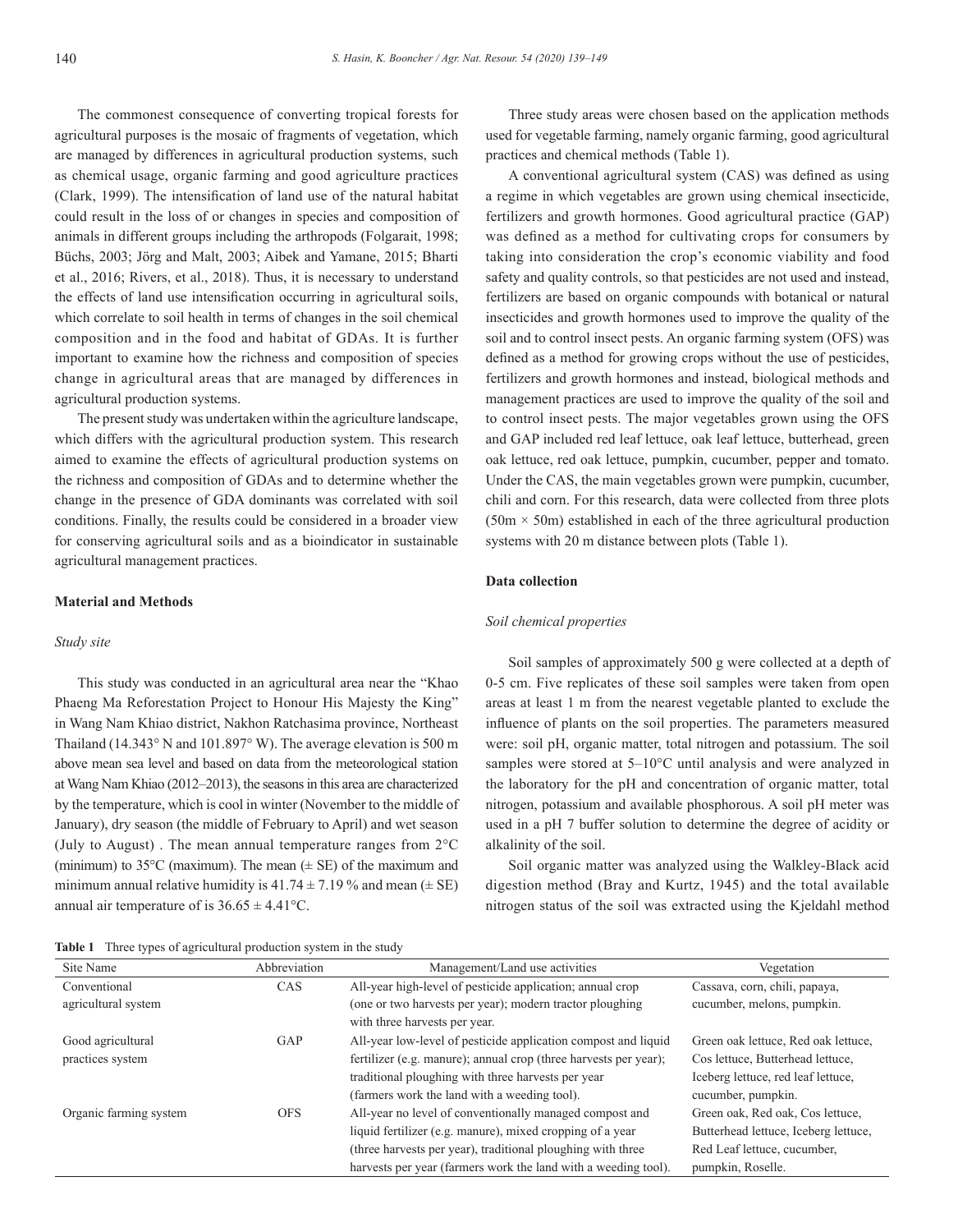(Bremner, 1965). The available potassium of the soil was extracted using 1 M pH7.0 (NH4OAc), measured with a flame spectrophotometer and determined using the the Bray II method (Mehlich, 1978). The data for the chemical properties of soil were log-transformed to normalize the variances before being statistically analyzed (Sparks, 1996).

#### *Ground-dwelling arthropods*

Ten 1 m2 quadrats were randomly sampled for each site. The litter and surface soil were scraped to a depth of 3 cm from the ground surface and sifted through a 1 cm wire mesh sieve to exclude larger debris. After sifting, each sample was transferred to a debris bag for transportation to the field station where Tullgren funnels were set up (Ozanne, 2005). After arriving at the field station, the contents of each debris bag were weighed and divided into 10 approximately equal samples before being placed in the Tullgren funnels. Soil and litter-dwelling organisms were extracted over 48 hr using a 60 W incandescent light. Specimens were preserved in 80% alcohol prior to processing. Collections were conducted in both the rainy season and dry season in 2013.

#### *Identification of ground-dwelling arthropods*

Collections of GDAs in 10 Tullgren funnels were sorted and classified into two taxonomic levels (arthropod order and family). GDA orders were identified using the systematic keys of Aoki (2015) and the author's taxonomic expertise with these groups. Ants were identified by reference to the insect collection at the Department of National Parks, Wildlife and Plant Conservation (DNP) and reliable digital resources (http://www.antweb.org and http://www.antbase.de). Some ant specimens were identified with the help of a myrmecologist, Professor Seiki Yamane (Japan). All ant individuals were sorted into species and morphospecies, while other arthropods were identified to the family level. The number of individuals for each ant species or arthropod family were counted for analysis.

#### *Data analysis*

Species richness was determined by the total number of GDA species. This was calculated and the the frequency of occurrence (*F*) of each GDA family in each study area was analyzed separately  $(F_{\text{area}})$ using the presence or absence of GDAs. Abundance was considered as the number of individual workers collecting in Tullgren funnels. In addition, the Shannon diversity index (*H'*) and the evenness (*E*) of agricultural production system (OFS, GAP or CAS) were calculated. Univariate analysis of variance (ANOVA) was conducted to compare the richness, abundance, *H'* and *E*, and also soil environmental variables (soil pH, N, OM, K, P) among the study sites, as well as to test for differences between the seasons. Pairwise comparisons (least significant difference post-hoc tests) were made when the differences were considered significant at  $p < 0.05$  with the study areas and seasons as the explanatory variables. The normality and homoscedasticity of the data were confirmed prior to the analyses using the Shapiro-Wilk test and Levene's test. All data were transformed to reduce heteroscedasticity for the analysis. All univariate statistical analyses were performed using the PASW software package (ver. 20.0.0 for Windows; SPSS Inc.; Chicago, IL, USA).

The soil environmental variables (soil pH, N, OM, K, and P), seasons and site variables were examined to identify any relationships to the GDA species assemblage using canonical correspondence analysis (CCA). These analyses were done using the PC-ORD version 5 ( MjM Software, Gleneden Beach, Oregon, USA).

# **Results**

#### *Community structure of macro-arthropods*

In total, 12 macro-arthropod orders were found (Appendix Table 1). The univariate ANOVA revealed that the richness of the GDAs differed significantly among the study sites ( $p < 0.05$ ; Table 2) while there were no differences found between the wet and dry seasons  $(p > 0.05)$ .

**Table 2** Effects of agricultural production systems on community composition of ground-dwelling arthropods and soil environmental variables using agricultural systems and season as fixed factors

|                              |                |        |       |         |        |        | Source of variation |         |                |        |      |         |
|------------------------------|----------------|--------|-------|---------|--------|--------|---------------------|---------|----------------|--------|------|---------|
| Dependent variable           | Plot           |        |       | Season  |        |        | Plot*Season         |         |                |        |      |         |
|                              | d.f.n.         | d.f.d. | F     | P-value | d.f.n. | d.f.d. | F                   | P-value | d.f.n.         | d.f.d. | F    | P-value |
| Ground-dwelling arthropod    |                |        |       |         |        |        |                     |         |                |        |      |         |
| Richness                     | $\overline{2}$ | 12     | 10.2  | 0.002   |        | 12     | 0.59                | 0.45    | $\overline{2}$ | 12     | 0.93 | 0.004   |
| Abundance                    | $\overline{2}$ | 12     | 3.5   | 0.05    |        | 12     | 0.46                | 0.94    | $\overline{2}$ | 12     | 6.93 | 0.01    |
| Diversity index $(H')$       | $\overline{2}$ | 12     | 5.7   | 0.02    |        | 12     | 0.001               | 0.99    | $\overline{2}$ | 12     | 1.05 | 0.38    |
| Evenness $(E)$               | $\overline{2}$ | 12     | 0.68  | 0.53    |        | 12     | 0.007               | 0.93    | $\overline{2}$ | 12     | 5.39 | 0.02    |
| Soil environmental variables |                |        |       |         |        |        |                     |         |                |        |      |         |
| Available phosphorus         | $\overline{2}$ | 12     | 78.26 | < 0.001 |        | 12     | 0.44                | 0.52    | $\overline{2}$ | 12     | 0.92 | 0.42    |
| Potassium $(\% )$            | $\overline{2}$ | 12     | 11.75 | 0.001   |        | 12     | 1.27                | 0.28    | $\overline{2}$ | 12     | 0.04 | 0.96    |
| Organic matter $(\% )$       | $\overline{2}$ | 12     | 1.08  | 0.37    |        | 12     | 0.53                | 0.48    | $\overline{2}$ | 12     | 0.16 | 0.85    |
| Soil pH                      | $\overline{2}$ | 12     | 86.85 | < 0.001 |        | 12     | 0.96                | 0.34    | $\overline{2}$ | 12     | 0.98 | 0.40    |
| Total nitrogen $(\% )$       | $\overline{2}$ | 12     | 1.07  | 0.37    |        | 12     | 0.01                | 0.92    | 2              | 12     | 0.01 | 0.99    |

Bold text indicates the statistical significance tested at  $p < 0.05$ ,  $d, fn$ . = degree of freedom from between the columns and  $d, fd$ . = degree of freedom from within the columns.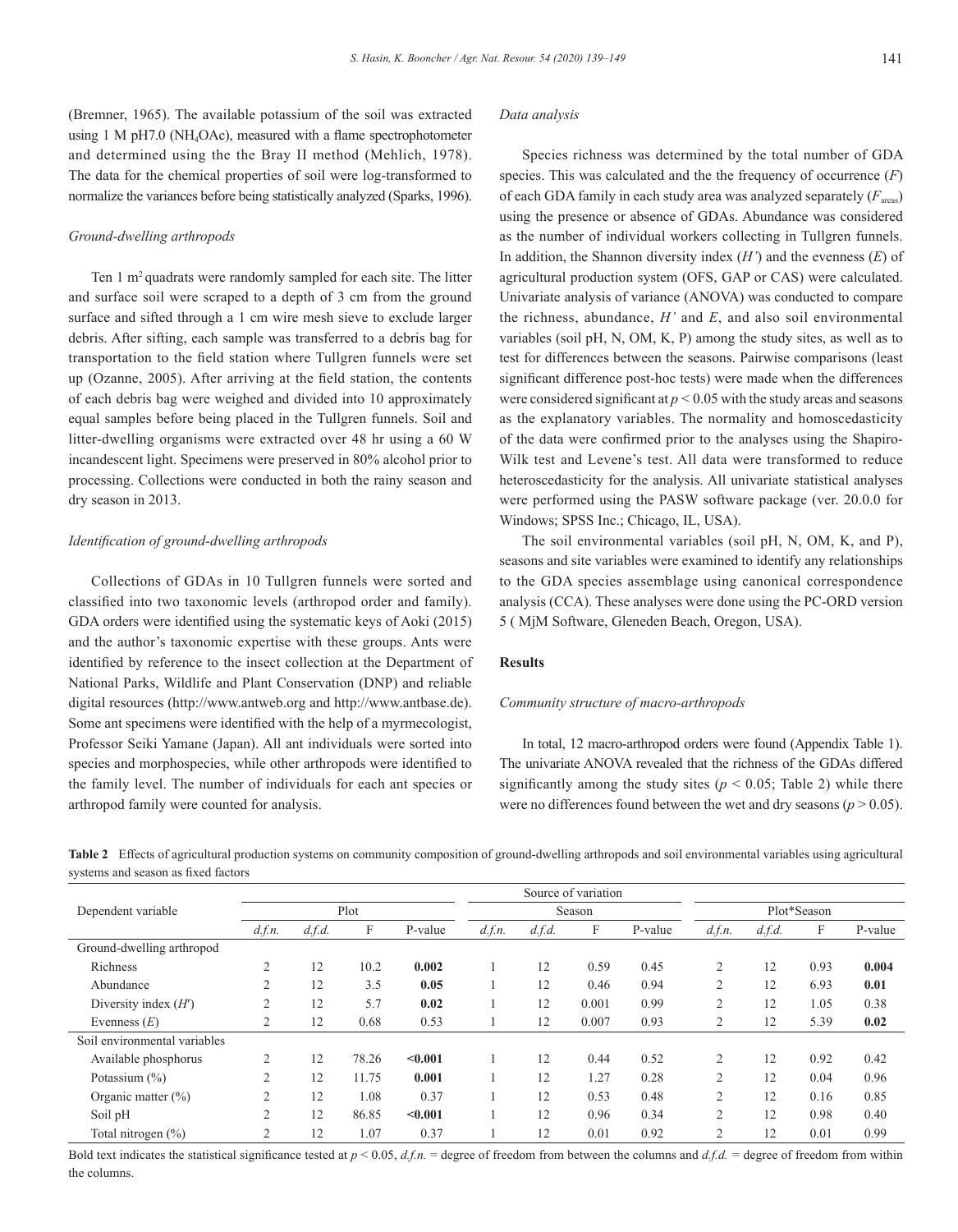The richness was significantly higher in the OFS than the CAS and the GAP (Fig. 1A). Moreover, an interaction was detected between the study sites and seasons. The mean richness was higher in the OFS than the GAP and CAS during the dry season  $(p < 0.05$ ; Fig. 2A), and the richness was slightly higher in the OFS than the GAP and CAS during the wet season, but the difference was not significant.

Abundance was significantly higher in the OFS than the CAS and GAP (Fig. 1B), but there were no differences found between the wet and dry seasons (Table 2). However, a significant interaction was detected between the study sites and seasons. The mean abundance was higher in the OFS than the GAP and CAS during the dry season  $(p < 0.05$ ; Fig. 2B), as well as slightly higher in the OFS than the GAP and CAS during the wet season, but the difference was not significant.

The diversity index (*H*′) was greater in the OFS, and *H*′ was not significantly different between the OFS and GAP (Table 2; Fig. 1C). There were no differences found between the wet and dry seasons. Moreover, there was no significant interaction between the study sites and seasons.

The evenness *(E)* was slightly higher in the GAP than the CAS and OFS, but the difference was not significant (Table 2; Fig. 1D). Additionally, there were no significant differences for *E* between the wet and dry seasons; however, a significant interaction was detected between the study sites and seasons. The mean *E* was higher in the CAS than the GAP and OFS during the dry season ( $p \le 0.05$ ; Fig. 2C), and the mean E was higher in the GAP than the OFS and CAS during the wet season, but the difference was not significant.

#### *Soil quality*

The available phosphorus was significantly higher in the OFS than in the CAS and GAP (Table 2; Fig. 3A) while there were no significant differences found between the wet and dry seasons. In addition, there no significant interaction between the study sites and seasons. Potassium (%) was significantly higher in the GAP than the OFS and the CAS (Table 2; Fig. 3B), but there were no significant differences between the wet and dry seasons, nor between the study sites and seasons. The organic matter  $(\%)$  was higher in the GAP followed by the OFS and the CAS (Table 2; Fig. 3C). However, there were no significant differences between the wet and dry seasons, nor between the study sites and seasons. The soil pH was significantly higher in the OFS than the GAP and the CAS (Table 2; Fig. 3D) while again, there were no differences between the wet and dry seasons, nor between the study sites and seasons. The total nitrogen available in the soil (%) was slightly higher in the GAP and OFS than the CAS (Table 2; Fig. 3E). However, there were no significant differences between the wet and dry seasons, nor between the study sites and seasons.





**Fig. 1** Mean (±SE) of: (A) richness; (B) abundance; (C) diversity index*;*  (D) evenness of ground-dwelling arthropods in the different agricultural production system, where  $CAS =$  conventional agricultural system,  $GAP =$ good agricultural practice system, OFS = organic farming system and different lowercase letters above columns indicate significant differences among groups at *p* < 0.05

**Fig. 2** Mean (±SE) of: (A) richness; (B) abundance; (C) diversity index; (D) evenness of ground-dwelling arthropods in the dry season (hatched bars) and wet season (clear bars) of each agricultural production system, where CAS = conventional agricultural system, GAP = good agricultural practice system, OFS = organic farming system, different lowercase letters indicate significant differences among production systems in dry season and uppercase letters for wet season at  $p < 0.05$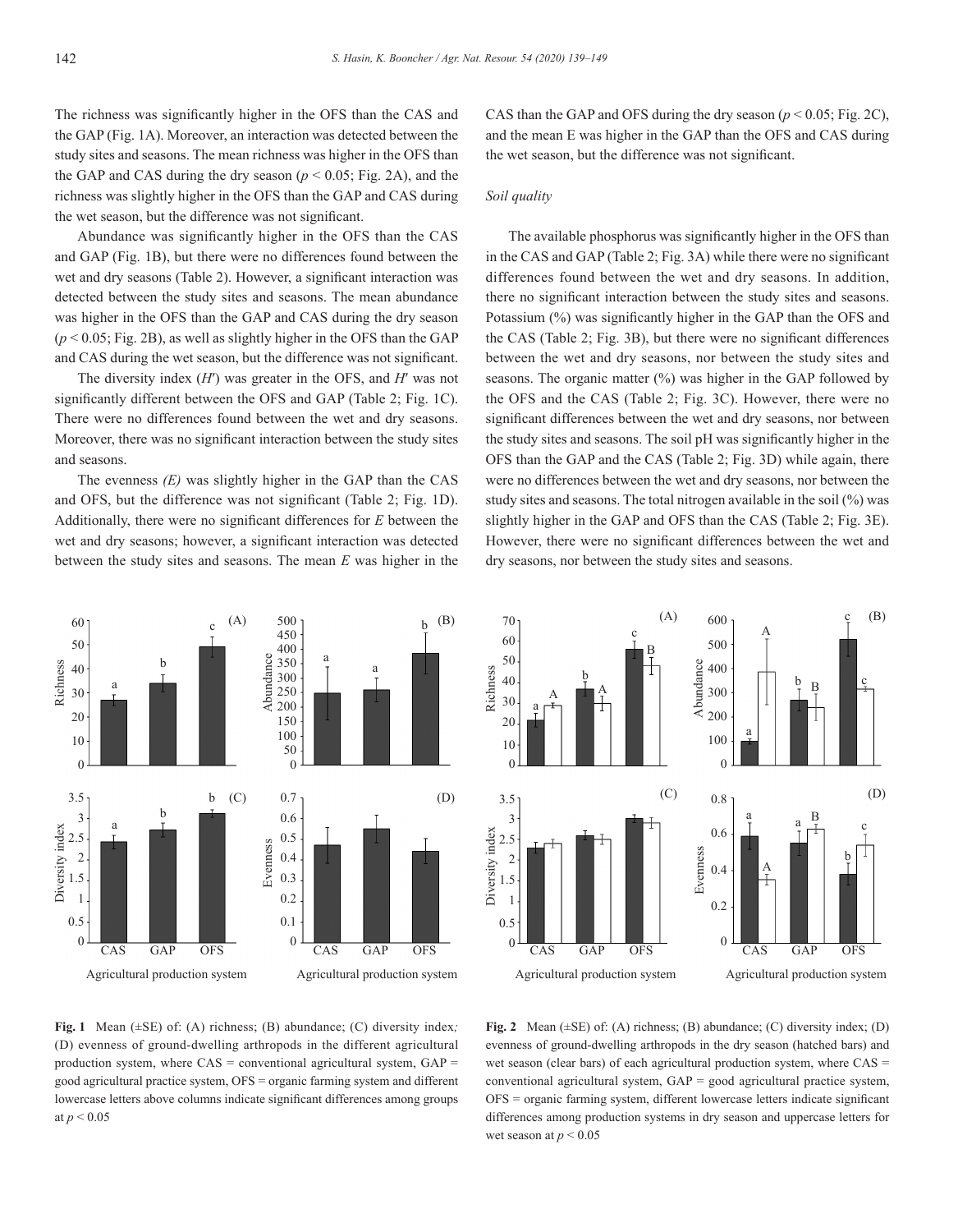



# *Soil quality and habitat characteristic as explanatory variables for macro-arthropods*

In the CAS plots, the percentages of K, total N, OM and P were negatively correlated with the macro-arthropods while the pH was positively related with the undescribed Scolytidae, BB3 (Appendix Table 1). The CCA showed that the habitat characteristic was positively correlated with some morphospecies of the macroarthropod groups, but negatively correlated with approximately 20 morphospecies of macro-arthropods (Fig. 4).

In the GAP plots, the percentages of the total N, OM and P were negatively correlated with the macro-arthropods. On the other hand, K was positively correlated with Carabidae under.2 (Ca6) and Leiotidae (Lei), and soil pH was positively related with 14 macro-arthropod species. The CCA showed that the habitat characteristic was positively correlated with some morphospecies of the macro-arthropod groups, but negatively correlated with approximately 25 morphospecies of macro-arthropods (Fig. 5).



**Fig. 4** Canonical correspondence analysis of arthropod composition in the conventional agricultural system (CAS), where lines show the direction and strength of the relationship among the measured parameters ( $P =$  available phosphorus,  $K =$  potassium, OM = organic matter,  $pH =$  soil  $pH$ ,  $N =$  total nitrogen available) and the three CAS plots (CAS1, CAS2, CAS3) with respect to the structure of the ant assemblage in each study plot a d abbreviations are provided in Appendix Table 1



**Fig. 5** Canonical correspondence analysis of arthropod composition in the good agricultural practice system (GAP), where lines show the direction and strength of the relationship among the measured parameters ( $P =$  available phosphorus,  $K =$  potassium, OM = organic matter,  $pH =$  soil  $pH$ ,  $N =$  total nitrogen available) and the three GAP plots (GAP1, GAP2, GAP3) with respect to the structure of the ant assemblage in each study plot a d abbreviations are provided in Appendix Table 1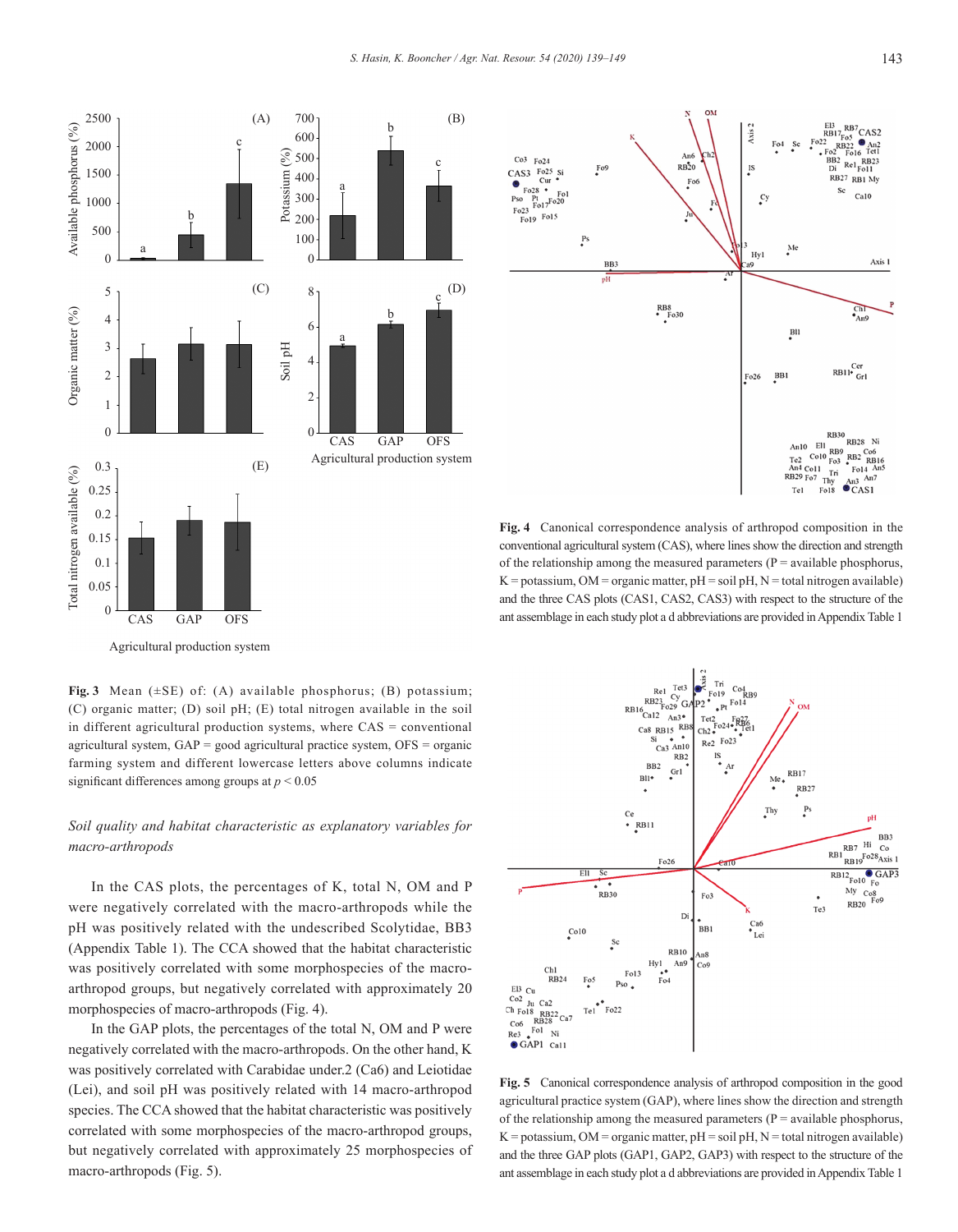In the OFS plots, the percentages of K, total N, OM and P were negatively correlated with the macro-arthropods while the soil pH was positively correlated with Scolytidae under.3 (BB3), Scolytidae under.2 (BB2), Staphylinidae under.6 (RB29), Staphylinidae under.16 (RB16), *Monomorium talpa* (Fo10) and *Pheidole plagiaria* (Fo16). The CCA showed that the habitat characteristic at OFS2 were positively correlated with the morphospecies of the macro-arthropod groups, which were the same as the macro-arthropods groups found at OFS3. A negative correlation with approximately 20 morphospecies of macro-arthropods was also found (Fig. 6).



**Fig. 6** Canonical correspondence analysis of arthropod composition in the organic farming system (OFS), where lines show the direction and strength of the relationship among the measured parameters  $(P = \alpha$ vailable phosphorus,  $K =$  potassium, OM = organic matter,  $pH =$  soil  $pH$ , N = total nitrogen available) and the three OFS plots (OFS1, OFS2, OFS3) with respect to the structure of the ant assemblage in each study plot a d abbreviations are provided in Appendix Table 1

### **Discussion**

This study found that the GDA community was dominated by beetles and ants in terms of richness, abundance and the percentage of the frequency of occurrence (FO) in all agricultural production systems, which is a general trait of the GDA assemblages in tropical agrosystems (Büchs, 2003; Crotty et al., 2015; Bharti et al., 2016) and forest ecosystems (Decaëns et al., 2006). Interestingly, spiders, isopods and rove beetles had larger values of  $FO$  ( $> 50\%$ ) for the OFS than for the CAS and GAP. The presence of these groups may depend on the agricultural production system in which the OFS might be a more appropriate management practice for spider, isopod and rove beetle assemblages. Thus, the FO of spiders, isopods and rove beetles may have importance for other living animals by determining the soil environment in tropical agroecosystems; furthermore, they have been documented in previous research in which they were found to be the bioindicator in the changes of agricultural land use (Clark, 1999; Büchs, 2003; Bharti et al., 2016).

The effects of agricultural management practices on the richness, abundance and diversity index (*H'*) of the GDAs produced significant differences among the agricultural production systems. The OFS displayed greater richness and abundance compared with the CAS and the GAP ( $p < 0.01$ ), and there were larger values of *H*<sup> $\prime$ </sup> in the OFS and the GAP than the CAS ( $p < 0.01$ ). In the study areas, some agricultural production system that explained the changes in those values were related to the management and land use activities such as level of conventional management, pesticide, ploughing techniques, crop rotation and species (Table 1). In particular, the high level of conventionally managed pesticide application for the CAS could have had an effect on the assemblage of the GDA, and also the ploughing techniques, crop rotation and species could create changes in the microclimatic conditions (temperature, moisture content and soil porosity) aboveground and belowground (Folgarait, 1998). Thus, one possible reason is that these management procedures and activities in the agroecosystems may have caused a reduction in the richness and abundance of the GDA, which have been reported in previous research (Blake et al., 1994; Gobbi and Fontaneto, 2008). Another possibility is that these disturbances could be caused by a decrease in suitable habitat conditions of the GDA in the study areas for the CAS, which was also found in other agricultural sites using chemicals (Jörg and Malt, 2003; Krauss et al., 2011; Padmavathy and Poyyamoli, 2013; Liu et al., 2016).

Agricultural system practices may also have caused changes in the soil chemical properties at the study sites. The results of the current study indicated high values of available phosphorus and soil pH in the OFS and GAP rather than in the CAS ( $p \le 0.05$ ). Thus, in this study, it was not exactly clear what was the origin of the high values of available phosphorus and potassium in the OFS and GAP. However, a major possible source of available phosphorus and potassium could have been from agricultural activities and their associated agricultural system practices (Ademba et al., 2015). At the same time, the application of animal manure may also have altered the soil pH. A lower rate of soil pH was found in the CAS, which could have been due to the reduced use of animal manure as a means of adding nutrients and organic matter to the soil, resulting in the soil in the CAS being more acidic than in the OFS and GAP.

The CCA impact on the GDAs based on the soil environmental variables in the plots for each agricultural management practice showed that soil pH may be a significant factor for the presence of some groups of GDAs including Scolytidae undet.3 (BB3) in the CFS and GAP, and Scolytidae undet.2, *Paratrechina* sp.1 and *Monomorium talpa* in the OFS. The CCA analysis of the GDA composition and soil quality were separated from the different plots of each agricultural management practice. All the results of the CCA analysis displayed some groups of the GDA as isolated occurrences, while some were specific occurrences, which were related to the plots. The results of this study clearly showed that a larger number of species-specific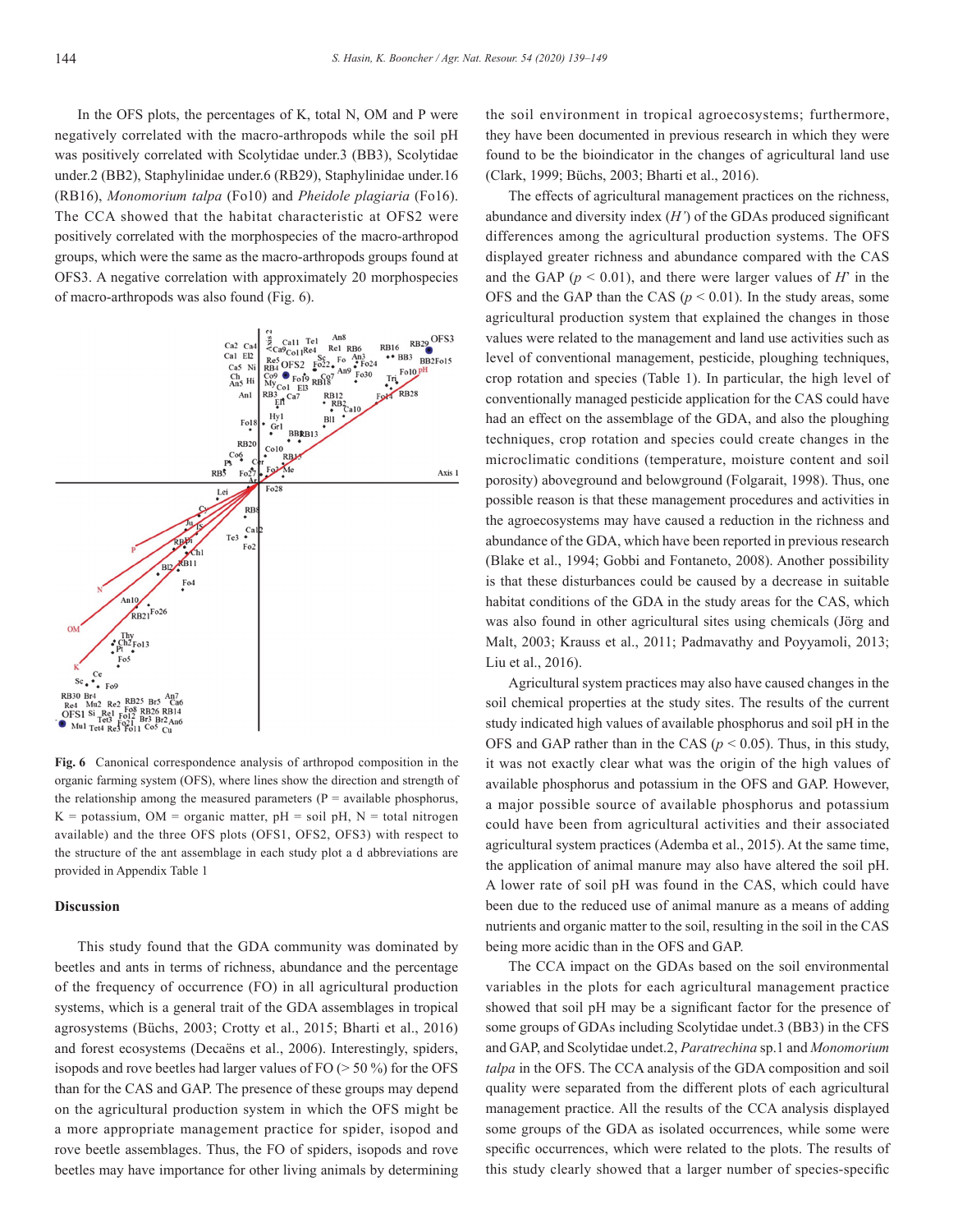habitats were found in only one area of the OFS. Interestingly, some of the natural enemy groups like Braconidae, Mutillidae, and Reduviidae were found in the OFS, but not in the CFS. In contrast, invasive ant species had a high richness and abundance in the CFS.

In conclusion, the results revealed that agricultural production systems might impact GDAs within the study areas of this research. Furthermore, the conventional agricultural system could be the cause of the decrease in diversity, abundance of biodiversity and abundance of GDAs, as well as the decline in natural enemy groups (Letourneau and Bothwell, 2008; Krauss, et al., 2011; Rivers, et al., 2018). On the other hand, organic farming systems provided a positive influence on the species richness and abundance of the GDA taxa. These systems also provided good agricultural conditions as a habitat source for the living species of the GDAs with the benefits of an ecosystems service (Batary et al., 2012; Padmavathy and Poyyamoli, 2013; Marliac et al., 2015). As such, some of the GDA species (such as the Braconidae, Mutillidae, Reduviidae, ground beetle and spider) play a role in the ability of natural enemies to control insect pests for plants, and soil modification (Anderson, 1988, Folgarait, 1998). In contrast, some of the GDAs like the rove beetle, ground beetle, grasshopper and Isopoda are considered sensitive bioindicators of agricultural soil ecosystems (Folgarait, 1998; Andersen, 2001; Andersen and Majer, 2004; Madzaric et al., 2018).

# **Conflict of Interest**

The authors declare that there are no conflicts of interest.

#### **Acknowledgements**

The authors thank Dr. Watana Sakchoowong for comments on the research project and assistance with fieldwork. This study was supported in part by the Office of the Higher Education Commission (grant number; 2555A12762008 for phase I and 2556 A 12702024 for phase II).

#### **References**

- Ademba, J.S., Kwach, J. K., Esilaba, A.O., Ngari, S.M. 2015. The effects of phosphate fertilizers and manure on maize yields in South Western Kenya. E. Afr. Agr. Forestry J. 81: 1–11
- Aibek, U., Yamane, S.K. 2015. Comparison of ant communities (Hymenoptera: Formicidae) in different habitat types in North-Central Mongolia with special reference to their response to livestock grazing. Caucasian Entomol. Bull. 11: 111–120
- Anderson, J.M. 1988. Invertebrate-mediated transport processes in soils. Section I. Interactions between invertebrates and microorganisms in organic-matter decomposition, energy flux and nutrient cycling in ecosystems. Agric. Ecosyst. Environ. 24: 5–9.
- Anderson, A.N., Ludwig, J.A., Lowe, L.M., Rentz, D.C.F. 2001. Grasshopper biodiversity and bioindicators in Australian tropical savannas: Responses to disturbance in Kakadu National Park. Aust. Ecol. 26: 213–222
- Andersen, A.N., Majer, J.D. 2004. Ants show the way Down Under: Invertebrates as bioindicators in land management. Front. Ecol. Environ. 2: 291–298.
- Aoki, J. 2015. Pictorial Keys to Soil Animals of Japan, 2nd ed. Tokai University Press. Hadano, Japan.
- Batary, P., Holzschuha, A., Orcic, K.M., Samud, F., Tscharntkea, T. 2012. Responses of plant, insect and spider biodiversity to local and landscape scale management intensity in cereal crops and grasslands. Agric. Ecosys. Environ. 146: 130–136.
- Bharti, H., Bharti, M., Pfeiffer, M. 2016. Ants as bioindicators of ecosystem health in Shivalik Mountains of Himalayas: Assessment of species diversity and invasive species. Asian Myrmecol. 8: 1–15
- Blake, S., Foster, G.N., Eyre, M.D., Luff, M.L. 1994. Effects of habitat type and grassland management practice on the body size distribution of carabid beetles. Pedobiologia 28: 502–512.
- Bray, R.H., Kurtz, L.T. 1945. Determination of total organic and available from of phosphorus in soils. Soil Sci. 59: 39–45.
- Bremner, J.M. 1965. Nitrogen. In: Black, C.A. (Ed.). Methods of Soil Analysis Part 2 Chemical and Microbiological Properties. Amer.Soc. of Agron. Inc., Madison, Wisconsin, USA, pp 699–799.
- Brussaard, L., Behan-Pelletier, V.M., Bignell, D.E., et al. 1997. Biodiversity and ecosystem functioning in soil. Ambio. 26: 563–570.
- Büchs, W. 2003. Biotic indicators for biodiversity and sustainable agriculture; introduction and background. Agric. Ecosyst. Environ. 98: 1–16
- Clark, M.S. 1999. Ground beetle abundance and community composition in conventional and organic tomato systems of California's Central Valley. Appl. Soil. Ecol. 11: 199–206.
- Crotty, F.V., Fychan, R., Scullion, J., Sanderson, R., Marley, C.L. 2015. Assessing the impact of agricultural forage crops on soil biodiversity and abundance. Soil Biol. Biochem. 91: 119–125.
- Decaëns, T., Jiménez, J.J., Gioia, C., Measey, G.J., Lavelle, P. 2006. The values of soil animals for conservation biology. Eur. J. Soil Biol. 42: 23–38.
- Folgarait, P.J. 1998. Ant biodiversity and its relationship to ecosystem functioning: A review. Biodivers. Conserv. 7: 1221–1244.
- Gobbi, M., Fontaneto, D. 2008. Biodiversity of ground beetles (Coleoptera: Carabidae) in different habitats of the Italian Po lowland. Agric. Ecosyst. Environ. 127: 273–276.
- Heyborne, W.H., Miller, J.C., Parsons, G.L. 2003. Ground dwelling beetles and forest vegetation change over a 17-year-period, in western Oregon, USA. Forest. Ecol. Manag. 179: 123–134.
- Jörg, P., Malt, S. 2003. Assessment of changing agricultural land use: response of vegetation, ground-dwelling spiders and beetles to the conversion of arable land into grassland. Agric. Ecosyst. Environ. 98: 169–181.
- Krauss, J., Gallenberger, I., Steffan-Dewenter, I. 2011. Decreased functional diversity and biological pest control in conventional compared to organic crop fields. PLoS One. 6: e19502. doi:10.1371/journal.pone.0019502
- Letourneau, D.K., Bothwell, S.G. 2008. Comparison of organic and conventional farms: challenging ecologists to make biodiversity functional. Front. Ecol. Environ. 6: 430–438.
- Liu, R., Zhu, F., Steinberger, Y. 2016. Changes in ground-dwelling arthropod diversity related to the proximity of shrub cover in a desertified system. J. Arid Environ. 124: 172–179.
- Madzaric, S., Ceglie, F.G., Depalo, L., Al Bitar, L., Mimiola, G., Tittarelli, F., Burgio, G. 2018. Organic vs. organic - soil arthropods as bioindicators of ecological sustainability in greenhouse system experiment under Mediterranean conditions. Bull. Entomol. Res. 108: 625–635. doi: 10.1017/ S0007485317001158.
- Marliac, G., Penvern, S., Barbier, J.M., Lescourret, F., Capowiez, Y. 2015. Impact of crop protection strategies on natural enemies in organic apple production. Agron. Sustain. Dev. 35: 803-813.
- Medianero, E., Castan˜o-Meneses, G., Tishechkin, A., Basset, Y., Barrios, H., Ødegaard, F., Cline, A.R., Bail, J. 2007. Influence of local illumination and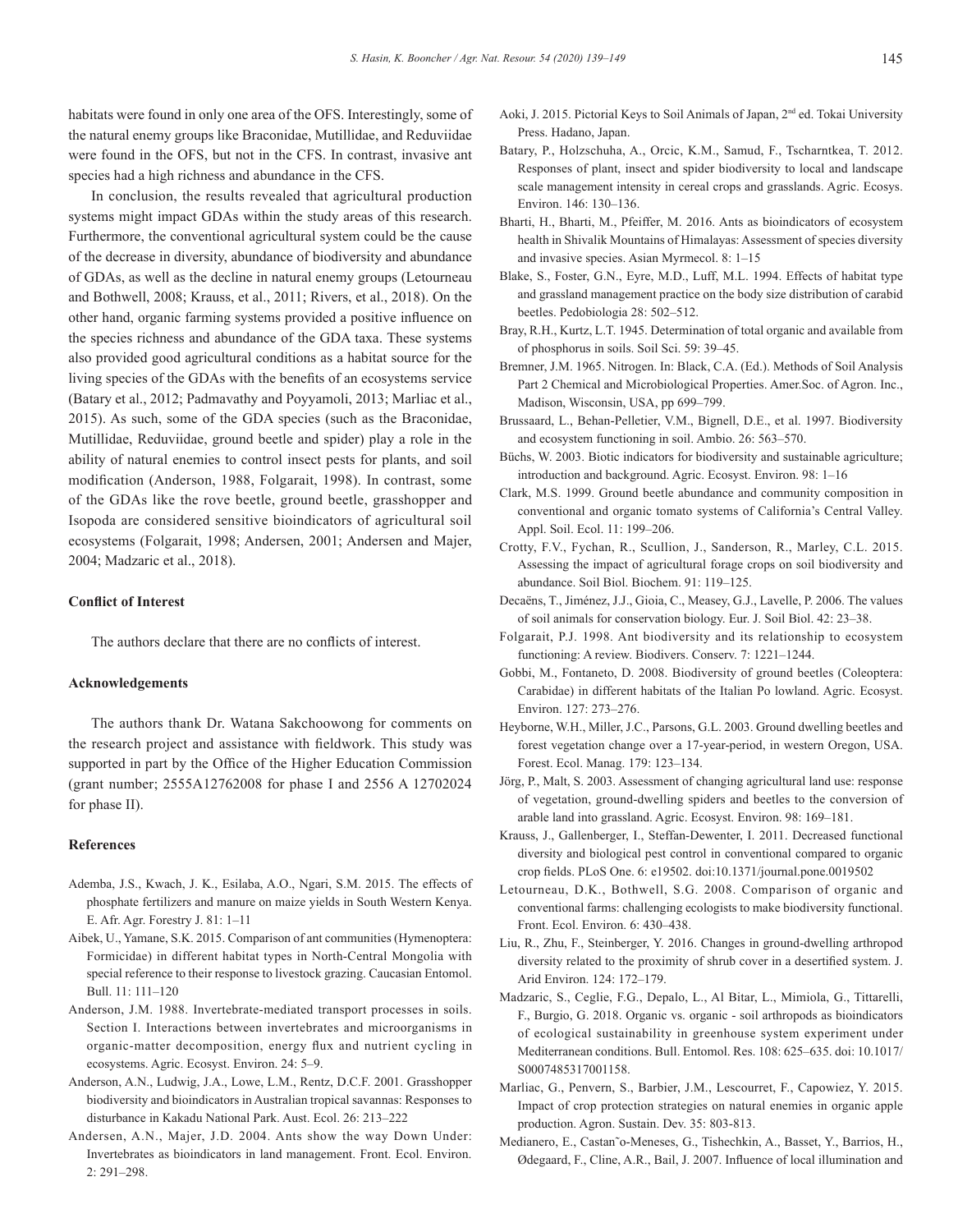plant composition on the spatial and seasonal distribution of litter-dwelling arthropods in a tropical rainforest. Pedobiologia 51: 131–145.

- Mehlich, A. 1978. New extractant for soil test evaluation of phosphorus, potassium, magnesium, calcium, sodium, manganese and zinc. Commun. Soil Sci. Plan 9: 477–492.
- Ozanne, C.M.P. 2005. Sampling methods for forest understory vegetation. In: Leather, S.R., Lawton, J.H., Likens, G.E. (Eds.). Insect Sampling in Forest Ecosystems. Blackwell Science Ltd. Carlton, Victoria, Australia, pp. 58–76
- Padmavathy, A., Poyyamoli, G. 2013. Biodiversity comparison between paired organic and conventional fields in Puducherry, India. Pak J. Biol. Sci. 16: 1675–1686.
- Rivers, A.N., Mullen, C.A., Barbercheck, M.E. 2018. Cover crop species and management influence predatory arthropods and predation in an organically managed, reduced-tillage cropping system. Environ. Entomol. 47: 340– 355. doi: 10.1093/ee/nvx149.
- Sparks, D.L. 1996. Methods of Soil Analysis Part 3: Chemical Methods. Soil Science Society of America, Inc. Madison, WI, USA.

# **Supplementary Information**

| <b>Appendix Table 1</b> | List of ground-dwelling arthropods showing numbers of individuals |  |  |  |
|-------------------------|-------------------------------------------------------------------|--|--|--|
|-------------------------|-------------------------------------------------------------------|--|--|--|

| Class/Order/Family/Species  | Abbreviation    | CAS              | GAP                         | <b>OFS</b>       | Total          |
|-----------------------------|-----------------|------------------|-----------------------------|------------------|----------------|
| Arachnida                   |                 |                  |                             |                  |                |
| Araneae; Unknow             | Ar              | 37               | 52                          | 73               | 162            |
| Opiliones; unknow           | Op              | $\mathbf{0}$     | $\boldsymbol{0}$            | 3                | $\mathfrak{Z}$ |
| Pseudoscorpionida; Unknow   | Ps              | 5                | 45                          | 11               | 61             |
| Chilopoda                   |                 |                  |                             |                  |                |
| Geophilomorpha; Geophilidae | Ch1             | 6                | $\ensuremath{\mathfrak{Z}}$ | 25               | 34             |
| Lithobiomorpha; Lithobiidae | Ch2             | 13               | $\mathfrak z$               | 22               | 38             |
| Diplopoda                   |                 |                  |                             |                  |                |
| Julida; Parajulidae         | Ju              | 6                | $\overline{4}$              | 18               | 28             |
| Polydesmida                 | Me              | 10               | 63                          | 49               | 122            |
| Insecta                     |                 |                  |                             |                  |                |
| Blattodea                   |                 |                  |                             |                  |                |
| Blatellidae                 |                 |                  |                             |                  |                |
| Blatella sp.1               | B11             | 11               | 14                          | 16               | 41             |
| Blatella sp.2               | B12             | $\mathbf{0}$     | $\boldsymbol{0}$            | $\tau$           | $\tau$         |
| Coleotera                   |                 |                  |                             |                  |                |
| Anthicidae                  |                 |                  |                             |                  |                |
| Anthicidae undet.1          | An1             | $\mathbf{0}$     | $\boldsymbol{0}$            | $\mathbf{1}$     | 1              |
| Anthicidae undet.10         | An2             | $\mathbf{1}$     | $\overline{0}$              | $\boldsymbol{0}$ | $\mathbf{1}$   |
| Anthicidae undet.11         | An3             | $\mathfrak z$    | 13                          | $\overline{2}$   | $18\,$         |
| Anthicidae undet.12         | An <sub>4</sub> | $\overline{2}$   | $\boldsymbol{0}$            | $\boldsymbol{0}$ | $\overline{2}$ |
| Anthicidae undet.2          | An5             | $\mathbf{1}$     | $\overline{0}$              | 3                | $\overline{4}$ |
| Anthicidae undet.3          | An6             | $\overline{c}$   | $\boldsymbol{0}$            | $\mathfrak z$    | $\sqrt{5}$     |
| Anthicidae undet.4          | An7             | $\mathbf{1}$     | $\boldsymbol{0}$            | $\overline{c}$   | 3              |
| Anthicidae undet.6          | An8             | $\overline{0}$   | $\overline{2}$              | $\mathfrak{Z}$   | 5              |
| Anthicidae undet.7          | An9             | $\overline{4}$   | $\sqrt{2}$                  | $\sqrt{2}$       | $\,$ $\,$      |
| Anthicidae undet.8          | An10            | $\mathbf{1}$     | $\mathbf{1}$                | 3                | 5              |
| Carabidae                   |                 |                  |                             |                  |                |
| Carabidae undet.1           | Ca1             | $\mathbf{0}$     | $\boldsymbol{0}$            | 21               | 21             |
| Carabidae undet.10          | Ca <sub>2</sub> | $\mathbf{0}$     | 11                          | 5                | 16             |
| Carabidae undet.11          | Ca3             | $\mathbf{0}$     | 6                           | $\boldsymbol{0}$ | 6              |
| Carabidae undet.12          | Ca4             | $\boldsymbol{0}$ | $\boldsymbol{0}$            | $\overline{c}$   | $\mathfrak{2}$ |
| Carabidae undet.13          | Ca5             | $\boldsymbol{0}$ | $\boldsymbol{0}$            | $\mathbf{1}$     | $\mathbf{1}$   |
| Carabidae undet.2           | Ca6             | $\boldsymbol{0}$ | $\mathfrak{Z}$              | $\mathbf{1}$     | $\overline{4}$ |
| Carabidae undet.3           | Ca7             | $\mathbf{0}$     | 17                          | 38               | 55             |
| Carabidae undet.4           | Ca8             | $\boldsymbol{0}$ | $\mathfrak z$               | $\boldsymbol{0}$ | 3              |
| Carabidae undet.5           | Ca9             | 3                | $\boldsymbol{0}$            | 3                | 6              |
| Carabidae undet.6           | Ca10            | $\overline{2}$   | $\overline{7}$              | 6                | 15             |
| Carabidae undet.7           | Ca11            | $\boldsymbol{0}$ | $\mathbf{1}$                | 1                | $\sqrt{2}$     |
| Carabidae undet.9           | Ca12            | $\overline{0}$   | 6                           | $\mathfrak{2}$   | 8              |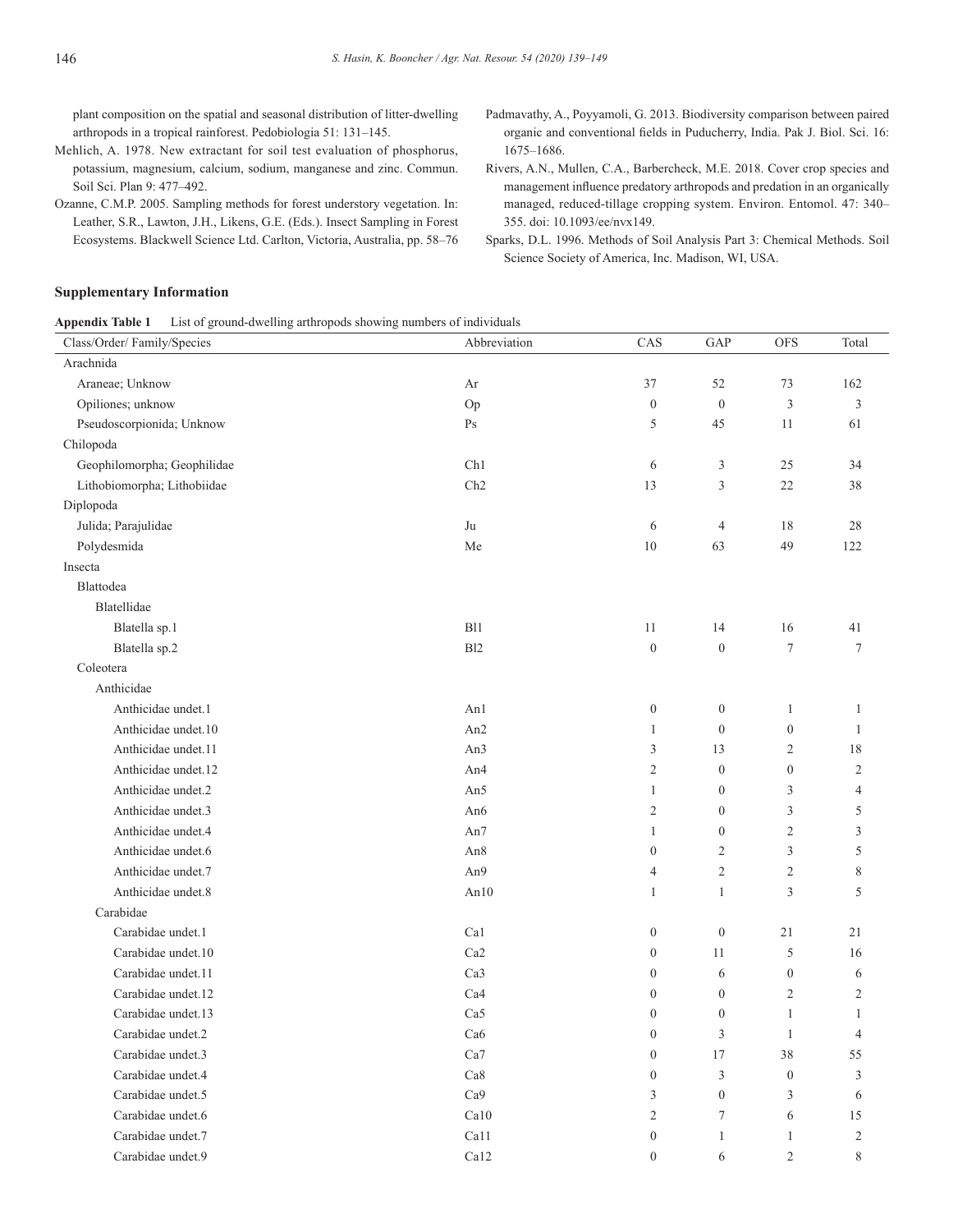**Appendix Table 1** Continued

| Class/Order/Family/Species | Abbreviation    | CAS              | $\operatorname{GAP}$    | <b>OFS</b>       | Total            |
|----------------------------|-----------------|------------------|-------------------------|------------------|------------------|
| Cerylonidae                |                 |                  |                         |                  |                  |
| Hypodacnella sp.1          | Ce              | $\boldsymbol{0}$ | 68                      | 233              | 301              |
| Chrysomeloidae             |                 |                  |                         |                  |                  |
| Chysomeloidae undet.1      | ${\rm Ch}$      | $\boldsymbol{0}$ | 5                       | $28\,$           | 33               |
| Coccinellidae              |                 |                  |                         |                  |                  |
| Cocinellidae undet.1       | Co              | $\boldsymbol{0}$ | 3                       | $\boldsymbol{0}$ | 3                |
| Cucujidae                  | Cu              | $\boldsymbol{0}$ | $\overline{4}$          | 9                | 13               |
| Curculionidae              | Cur             | $\mathbf{1}$     | $\boldsymbol{0}$        | $\boldsymbol{0}$ | $\mathbf{1}$     |
| Elateridae                 |                 |                  |                         |                  |                  |
| Elateridae undet.1         | E11             | $\mathbf{1}$     | 9                       | $10\,$           | 20               |
| Elateridae undet.2         | E12             | $\boldsymbol{0}$ | $\boldsymbol{0}$        | $\mathfrak z$    | 3                |
| Elateridae undet.3         | El3             | $\mathbf{1}$     | $\mathbf{1}$            | $10\,$           | 12               |
| Histeridae                 | Hi              | $\boldsymbol{0}$ | $\mathbf{1}$            | $\mathbf{1}$     | $\mathbf{2}$     |
| Hydrochidae                |                 |                  |                         |                  |                  |
| Hydrochus sp.1             | Hy1             | 15               | 14                      | 41               | $70\,$           |
| Hydrophilidae              |                 |                  |                         |                  |                  |
| Cercyon sp.1               | Cer             | $\mathfrak{Z}$   | $\boldsymbol{0}$        | 14               | 17               |
| Leiotidae                  | Lei             | $\boldsymbol{0}$ | 6                       | 11               | 17               |
| Mycetophagidae             | My              | $\mathbf{1}$     | 3                       | $\mathbf{1}$     | 5                |
| Nitidulidae                | Ni              | $\overline{c}$   | 6                       | $\overline{2}$   | 10               |
| Ptilidae                   | Pt              | $\mathbf{1}$     | 44                      | 25               | 70               |
| Scarabaeidae               | $\rm Sc$        | $10\,$           | 11                      | 24               | 45               |
| Scolytidae                 |                 |                  |                         |                  |                  |
| Scolytidae undet.1         | BB1             | 9                | 53                      | 14               | 76               |
| Scolytidae undet.2         | B <sub>B2</sub> | $\mathbf{1}$     | $\overline{4}$          | $\overline{c}$   | $\tau$           |
| Scolytidae undet.3         | BB3             | $\boldsymbol{7}$ | $\overline{4}$          | $\overline{4}$   | 15               |
| Scydmaenidae               | $\rm Sc$        | $\tau$           | 43                      | 9                | 59               |
| Silvanidae                 | Si              | 25               | 29                      | $22\,$           | 76               |
| Staphylinidae              |                 |                  |                         |                  |                  |
| Astenus sp.1               | RB1             | $\mathbf{1}$     | $\mathbf{1}$            | $\overline{c}$   | $\overline{4}$   |
| Carpelimus sp.1            | RB <sub>2</sub> | 14               | 102                     | 85               | 201              |
| Cratna sp.1                | RB3             | $\boldsymbol{0}$ | $\boldsymbol{0}$        | $\mathbf{1}$     | $\mathbf{1}$     |
| Cratna sp.2                | RB4             | $\boldsymbol{0}$ | $\boldsymbol{0}$        | $\mathbf{1}$     | $\mathbf{1}$     |
| Philiosis sp.1             | RB5             | $\boldsymbol{0}$ | $\mathbf{0}$            | 11               | 11               |
| Pselaphidae sp.2           | RB <sub>6</sub> | $\boldsymbol{0}$ | 9                       | 20               | 29               |
| Pselaphidae sp.3           | $\rm RB7$       | $\mathbf{1}$     | $\overline{4}$          | $\boldsymbol{0}$ | 5                |
| Staphylinidae undet.1      | $\mathbf{RB8}$  | $\boldsymbol{7}$ | 26                      | 55               | $\bf 88$         |
| Staphylinidae undet.10     | RB9             | $\overline{c}$   | 6                       | $\boldsymbol{0}$ | $\,$ $\,$        |
| Staphylinidae undet.11     | <b>RB10</b>     | $\boldsymbol{0}$ | $\overline{\mathbf{c}}$ | $\boldsymbol{0}$ | $\boldsymbol{2}$ |
| Staphylinidae undet.13     | RB11            | 3                | $45\,$                  | 28               | 76               |
| Staphylinidae undet.15     | RB12            | $\boldsymbol{0}$ | $\overline{4}$          | 9                | 13               |
| Staphylinidae undet.16     | RB13            | $\boldsymbol{0}$ | $\boldsymbol{0}$        | 9                | 9                |
| Staphylinidae undet.17     | RB14            | $\boldsymbol{0}$ | $\boldsymbol{0}$        | 1                | 1                |
| Staphylinidae undet.18     | <b>RB15</b>     | $\boldsymbol{0}$ | $\tau$                  | $\boldsymbol{7}$ | 14               |
| Staphylinidae undet.2      | RB16            | $\mathbf{1}$     | 54                      | $\boldsymbol{7}$ | 62               |
| Staphylinidae undet.22     | RB17            | 3                | 2                       | $\boldsymbol{0}$ | 5                |
| Staphylinidae undet.24     | RB18            | $\boldsymbol{0}$ | $\boldsymbol{0}$        | $\mathbf{1}$     | $\mathbf{1}$     |
| Staphylinidae undet.25     | <b>RB19</b>     | $\boldsymbol{0}$ | 11                      | $\boldsymbol{0}$ | $11\,$           |
| Staphylinidae undet.3      | <b>RB20</b>     | $\sqrt{2}$       | $24\,$                  | $12\,$           | $38\,$           |
| Staphylinidae undet.30     | RB21            | $\boldsymbol{0}$ | $\boldsymbol{0}$        | $\mathfrak z$    | 3                |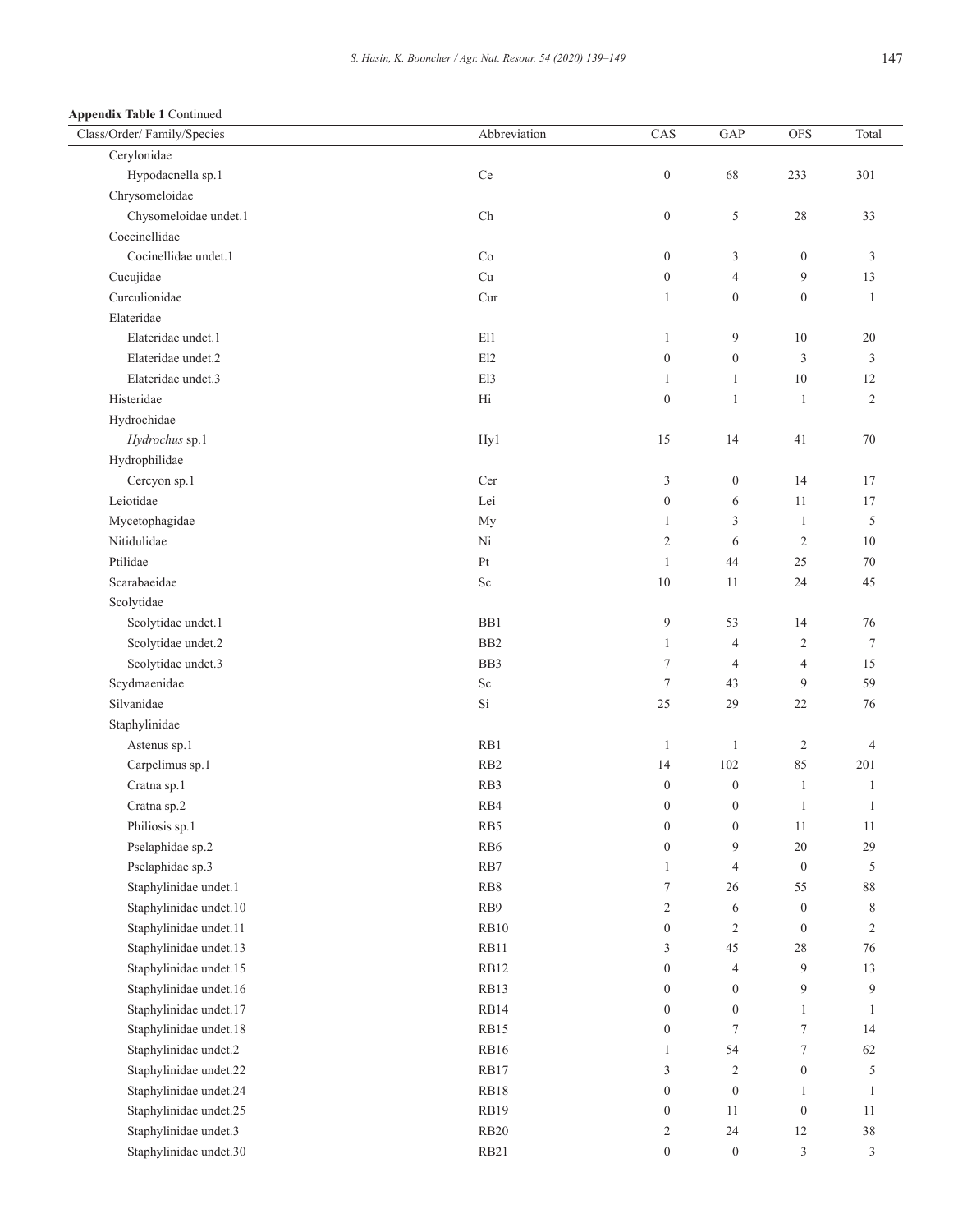**Appendix Table 1** Continued

| Class/Order/Family/Species      | Abbreviation     | CAS              | GAP              | <b>OFS</b>       | Total          |
|---------------------------------|------------------|------------------|------------------|------------------|----------------|
| Staphylinidae undet.31          | <b>RB22</b>      | $\mathbf{1}$     | 5                | $\overline{0}$   | 6              |
| Staphylinidae undet.32          | RB <sub>23</sub> | 1                | 9                | $\boldsymbol{0}$ | $10\,$         |
| Staphylinidae undet.33          | <b>RB24</b>      | $\boldsymbol{0}$ | $\mathbf{1}$     | $\boldsymbol{0}$ | $\mathbf{1}$   |
| Staphylinidae undet.34          | RB <sub>25</sub> | $\boldsymbol{0}$ | $\boldsymbol{0}$ | $\mathbf{1}$     | $\mathbf{1}$   |
| Staphylinidae undet.35          | <b>RB26</b>      | $\boldsymbol{0}$ | $\boldsymbol{0}$ | 1                | $\mathbf{1}$   |
| Staphylinidae undet.4           | RB27             | $\mathbf{1}$     | 19               | $\mathbf{0}$     | 20             |
| Staphylinidae undet.5           | RB28             | $\mathbf{2}$     | 12               | 29               | 43             |
| Staphylinidae undet.6           | <b>RB29</b>      | $\mathbf{1}$     | $\boldsymbol{0}$ | $\,$ 8 $\,$      | 9              |
| Staphylinidae undet.9           | <b>RB30</b>      | 5                | $21\,$           | 5                | 31             |
| Tenebrionidae undet.1           | Te1              | 1                | $\mathbf{1}$     | 3                | 5              |
| Tenebrionidae undet.2           | Te <sub>2</sub>  | $\mathbf{1}$     | $\boldsymbol{0}$ | $\boldsymbol{0}$ | 1              |
| Tenebrionidae undet.3           | Te3              | $\boldsymbol{0}$ | $\boldsymbol{7}$ | 2                | 9              |
| Coleoptera Unidentified species |                  |                  |                  |                  |                |
| Cole-unknow.1                   | Co1              | $\boldsymbol{0}$ | $\boldsymbol{0}$ | 1                | 1              |
| Cole-unknow.2                   | Co2              | $\boldsymbol{0}$ | 1                | $\boldsymbol{0}$ | 1              |
| Cole-unknow.3                   | Co3              | $\overline{c}$   | $\boldsymbol{0}$ | $\boldsymbol{0}$ | $\overline{c}$ |
| Cole-unknow.4                   | Co4              | $\boldsymbol{0}$ | 11               | $\overline{0}$   | 11             |
| Cole-unknow.5                   | Co <sub>5</sub>  | $\boldsymbol{0}$ | $\boldsymbol{0}$ | 2                | $\mathbf{2}$   |
| Cole-unknow.6                   |                  |                  |                  |                  |                |
| Cole-unknow.7                   | Co6              | 5                | $\overline{4}$   | 4                | 13             |
|                                 | Co7              | $\boldsymbol{0}$ | $\boldsymbol{0}$ | 5                | 5              |
| Cole-unknow.8                   | Co8              | $\boldsymbol{0}$ | 1                | $\boldsymbol{0}$ | 1              |
| Cole-unknow.9                   | Co9              | $\boldsymbol{0}$ | $\mathfrak{2}$   | 4                | 6              |
| Cole-unknow.10                  | Co10             | $\overline{4}$   | $20\,$           | 4                | $28\,$         |
| Cole-unknow.11                  | Co11             | 1                | $\boldsymbol{0}$ | $\mathbf{1}$     | $\mathbf{2}$   |
| Dermaptera                      |                  |                  |                  |                  |                |
| Forficulidae                    | $\rm{Fo}$        | $\tau$           | 4                | 6                | 17             |
| Diplura                         | Di               | $\mathbf{2}$     | $\boldsymbol{7}$ | 26               | 35             |
| Hemiptera                       |                  |                  |                  |                  |                |
| Cydnidae                        | Cy               | $\tau$           | 66               | $32\,$           | 105            |
| Reduviidae                      |                  |                  |                  |                  |                |
| Reduviidae sp.1                 | Re1              | $\overline{c}$   | 11               | 3                | 16             |
| Reduviidae sp.2                 | Re2              | $\boldsymbol{0}$ | $\overline{4}$   | 4                | 4              |
| Reduviidae sp.3                 | Re3              | $\boldsymbol{0}$ | $\mathbf{1}$     | 5                | 6              |
| Reduviidae sp.4                 | Re4              | $\boldsymbol{0}$ | $\boldsymbol{0}$ | 4                | $\overline{4}$ |
| Reduviidae sp.5                 | Re5              | $\theta$         | $\boldsymbol{0}$ | 11               | 11             |
| Hymenoptera                     |                  |                  |                  |                  |                |
| Braconidae                      |                  |                  |                  |                  |                |
| Braconidae sp.1                 | Br1              | $\boldsymbol{0}$ | $\boldsymbol{0}$ | 6                | 6              |
| Braconidae sp.2                 | Br <sub>2</sub>  | $\overline{0}$   | $\boldsymbol{0}$ | 3                | 3              |
| Braconidae sp.3                 | Br3              | $\overline{0}$   | $\boldsymbol{0}$ | $\mathbf{1}$     | $\mathbf{1}$   |
| Braconidae sp.4                 | Br <sub>4</sub>  | $\overline{0}$   | $\boldsymbol{0}$ | 5                | 5              |
| Braconidae sp.5                 | Br <sub>5</sub>  | $\boldsymbol{0}$ | $\boldsymbol{0}$ | 3                | 3              |
| Formicidae                      |                  |                  |                  |                  |                |
| Anoplolepis gracillipes         | Fo1              | $20\,$           | 24               | $\boldsymbol{0}$ | 44             |
| Cardiocondyla emeryi            | Fo <sub>2</sub>  | 51               | $\boldsymbol{0}$ | $10\,$           | 61             |
| Cardiocondyla nuda              | Fo3              | 2                | 8                | 22               | 32             |
| Hypoponera sp.1                 | Fo <sub>4</sub>  | 77               | 24               | $11\,$           | 112            |
| Hypoponera sp.2                 | Fo5              | $\overline{4}$   | 12               | 13               | 29             |
| Meranoplus bicolor              | Fo <sub>6</sub>  | 14               | $\boldsymbol{0}$ | $\boldsymbol{0}$ | 14             |
| Monomorium destructor           | Fo7              | $\mathbf{1}$     | $\boldsymbol{0}$ | $\boldsymbol{0}$ | $\mathbf{1}$   |
|                                 |                  |                  |                  |                  |                |